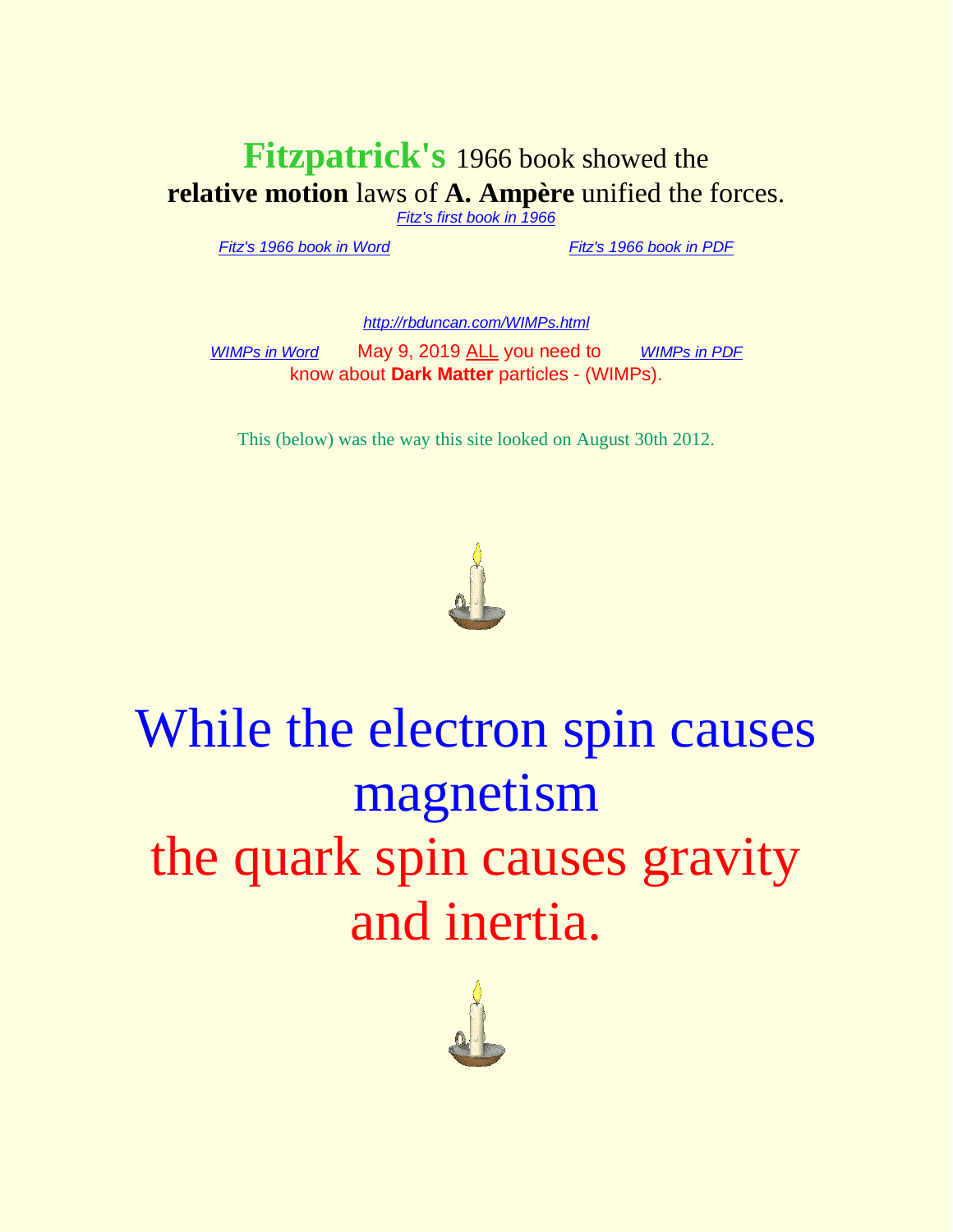Not only that but a quark spin frequency is the square of the electron's spin frequency: this is the reason for  $c^2$  in our math.

As Fulbright scholar Dr. Milo Wolff has shown us, this is a scalar, standing wave universe but these **s**calar, **s**tanding **w**ave **resonances all have spin and these spin frequencies are lower** than the main scalar frequency of the resonance entity itself.

Another thing my good friend Milo Wolff *- who helped get us to the moon -* has shown us is that the **Hubble limit** plays an important part in all of this.

> In this paper I'm giving you incredible **facts.** They are so numerous that the proof of them takes many pages that you also can read. The link to all those is at the end of this page.

Milo has shown us conclusively that electrons are standing waves that keep reproducing themselves from electrons in their **surroundings**. Wolff has thereby shown us **why** this element of reproduction is so inherent to everything in our universe.

Milo Wolff has also shown us **why surroundings** are so important; thus, he has shown us the reason for *Mach's principle* or **why**, as **Ernst Mach** stated in 1890, "The law of inertia depends on the presence of the fixed stars." (*Inertial mass*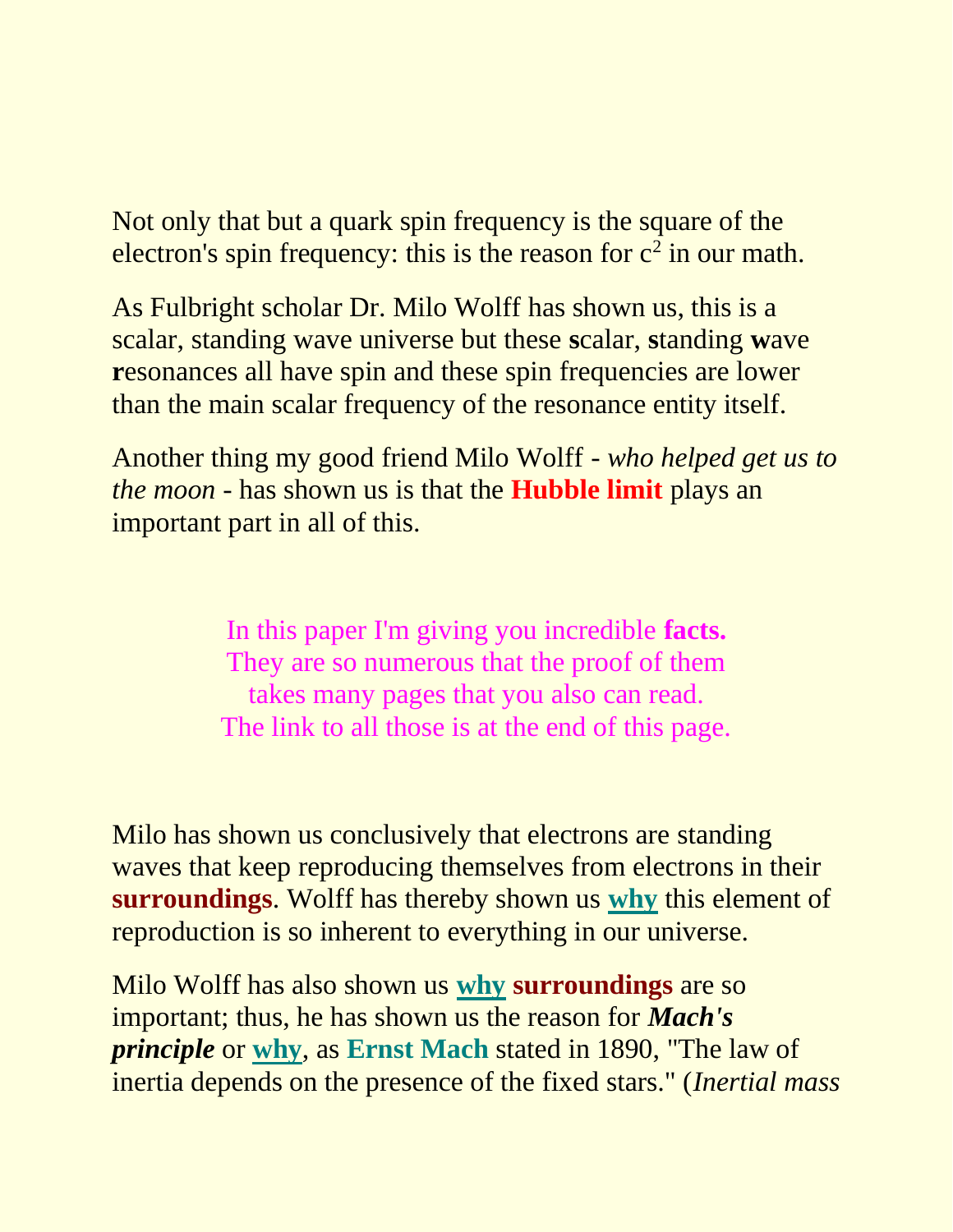*depends on the far distant surroundings.*) Berkeley knew this even before **Mach**. And Einstein used this knowledge to create **G**eneral **R**elativity. Milo Wolff is the very first person to give us a mathematical proof of *Mach's principle***,** or that inertial mass is caused by the distant **surroundings**.

Quoting from the Britannica 2009 DVD **"Mach's principle:** It was so called by Albert Einstein after the 19th-century Austrian physicist and philosopher Ernst Mach. Einstein found the hypothesis helpful in formulating his theory of general relativity-i.e., it was suggestive of a connection between geometry and matter-and attributed the idea to Mach, unaware that the English philosopher George Berkeley had proposed similar views during the 1700s. (Berkeley had argued that all motion, both uniform and nonuniform, was relative to the distant stars.)**"**

All these **S**pinning, **S**calar **S**tanding **W**ave **R**esonances **(SSSWR)**s are in their own distant, separate frequency bands: the quark has the highest frequency band we know of and the electron is in the next lower frequency band. Stars can also be considered **S**pinning, **S**calar **S**tanding **W**ave **R**esonances **(SSSWR)**s in an even lower frequency band and then come galaxies in an even lower frequency band and then super clusters in an even lower frequency band from the galaxies.

Here are some laws that all of these **S**pinning, **S**calar **S**tanding **W**ave **R**esonances **(SSSWR)**s seem to obey in each of their own separate frequency bands:

All of these **(SSSWR)**s can be considered a solid entity only if viewed from within their own frequency band. Each of these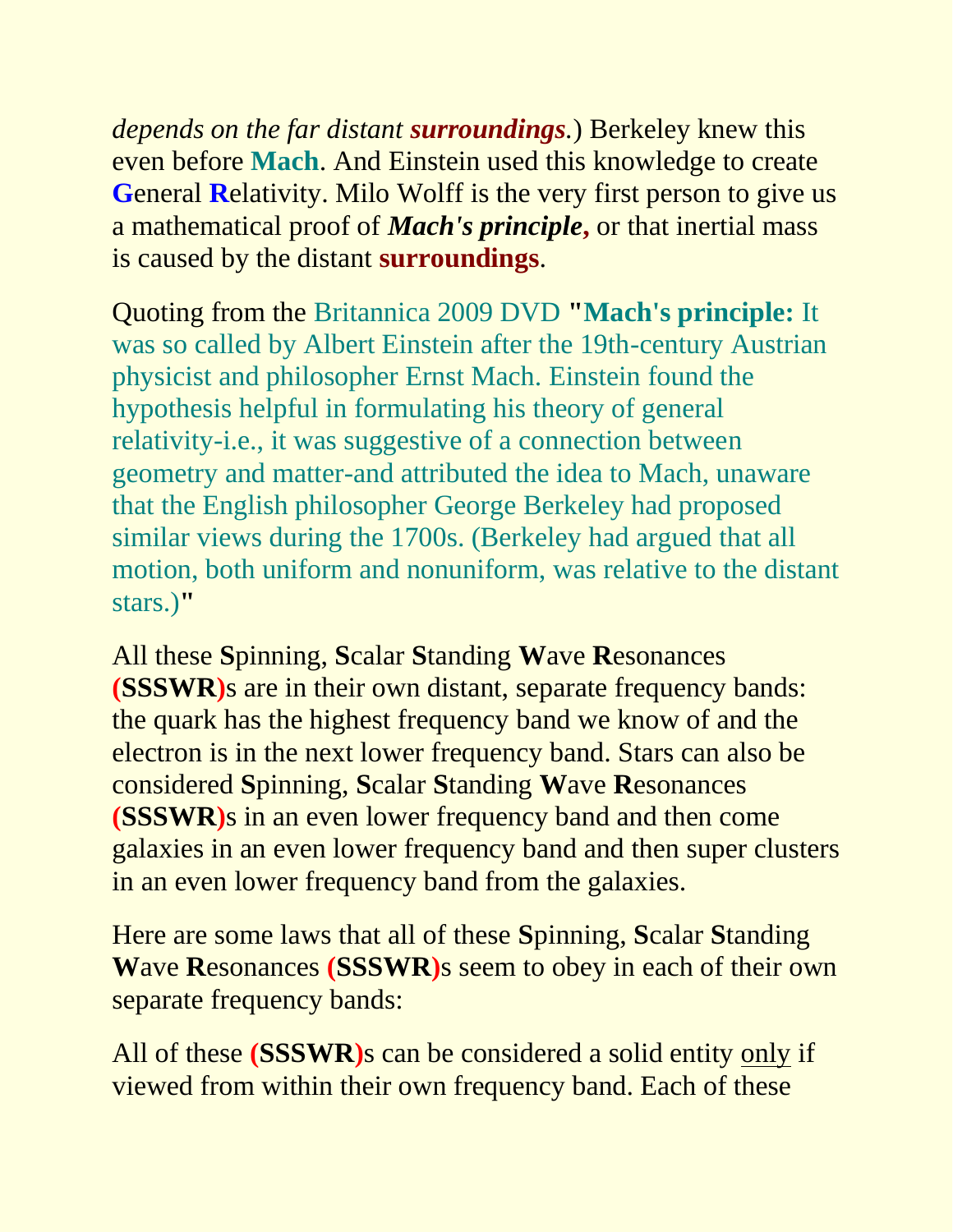frequency bands is far removed and out of harms way harmonically from neighboring higher or lower **(SSSWR)**  frequency bands. Viewed from a lower frequency band these **(SSSWR)s** will be viewed as waves and if viewed from a higher frequency band they will be viewed as a variegated solid (as we view galaxies).

These **(SSSWR)**s produce their own special spacetime setup for their own special frequency band. For instance, the spacetime interval in the quark realm will not be the same spacetime interval as in the electron realm. Nor can the space or time of the quark realm be measured accurately outside the quark realm. Wheeler and Feynman essentially showed us we cannot view things properly in another *gauge* (*frequency spacetime realm*). We can not see motion in a higher frequency spacetime realm. However we can accurately measure the **effects of certain motion** changes in that realm. Only force and energy emitted from the quark realm can be accurately measured in our realm.

Scientists admit electrons can bond attractively together in only two ways: a pi polar bond and a sigma equatorial bond. The sigma equatorial bond occurs when two inverted electrons, spinning in the same plane, bond with their closest sides being in phase. In this paper I will only be discussing sigma type bonds, which when shifted from far to close, give us light, heat and chemical energy. I'll explain this to you if you keep reading.

Also you will see that quarks can bond together with a sigma type equatorial bond as well.

The strength of a single bond *- that causes a quantum of binding energy -* does not vary as the square of the distance. For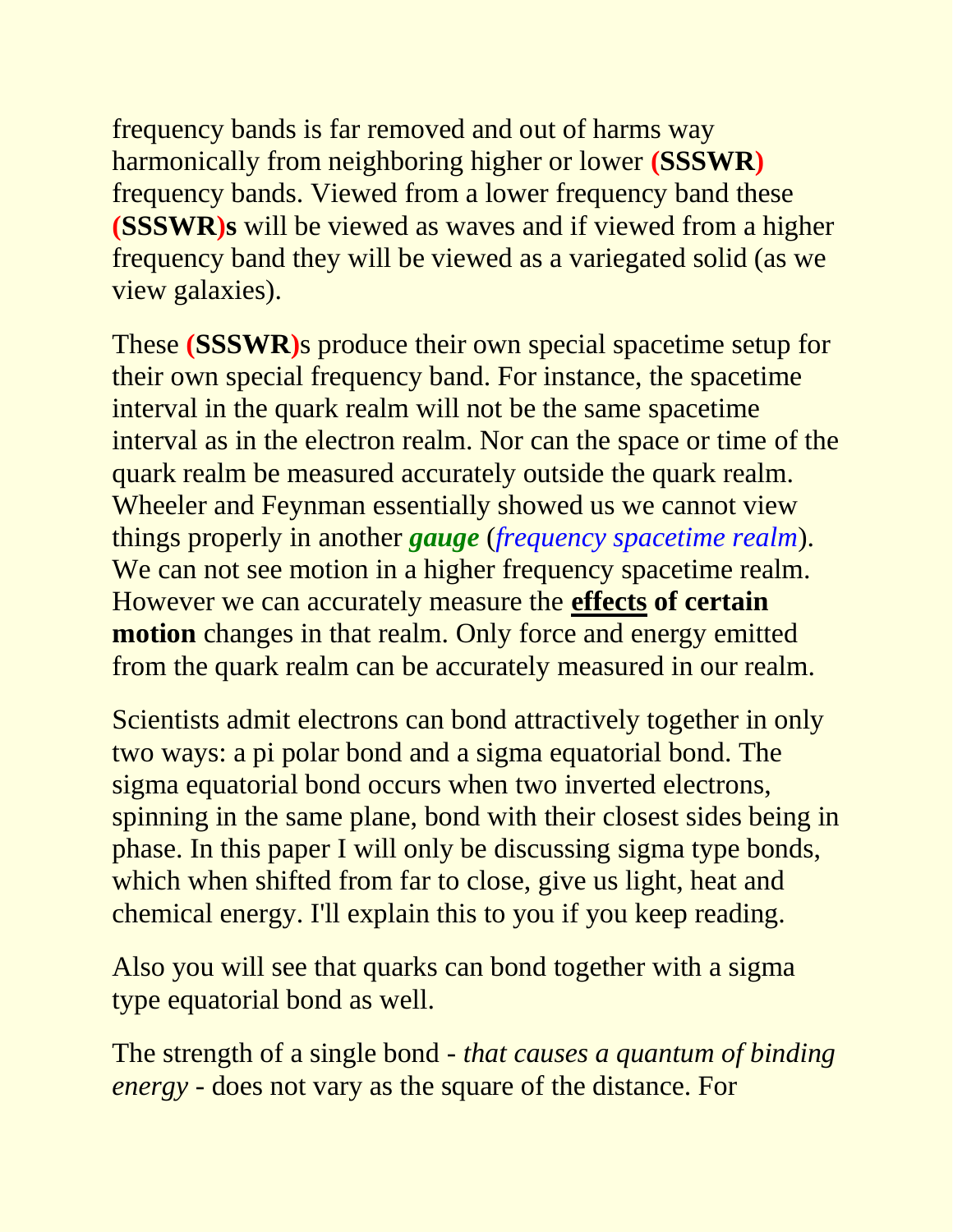instance, the strength of a sigma bond between an inverted pair of electrons *(also between a Cooper pair)* holds that same strength of binding even if those two electrons could be separated almost the distance of the Hubble limit. Once again  **remember -** each sigma bond retains its **full** strength of attraction all the way to the **Hubble limit**. In fact, this is the reason each quantum of energy is delivered with no energy loss at all regardless of the distance. It is the total *amount* of this energy that arrives in the inverse square ratio. *(It's only the number of sigma bonding pairs that diminish as the inverse distance squared.)*

*Chemists have known for more than half a century that the strength of these sigma and pi bonds do not vary with distance. Don't any chemists talk to any astronomers?*

### No electrons here bond/bind with any electrons **beyond** the **Hubble limit**.

All of this electron to electron binding stops abruptly at the Hubble limit. I'll say this again because it's so very important: It's only the *number of these sigma bonding pairs* that vary inversely proportional to the distance squared. This is why we have both quantum theory and field theory. We use the concept of a field only with multiple quanta. This solves the great disparity between quantum and field theories.

We know that quark to quark binding creates the strong force. But it is quark to distant quark sigma type bonding/binding that causes gravity and quark to even further distant quark binding **to all the stars in this universe** *- up to the Amperefitz limit -* that gives us inertial mass. This is why gravitational mass always equals inertial mass.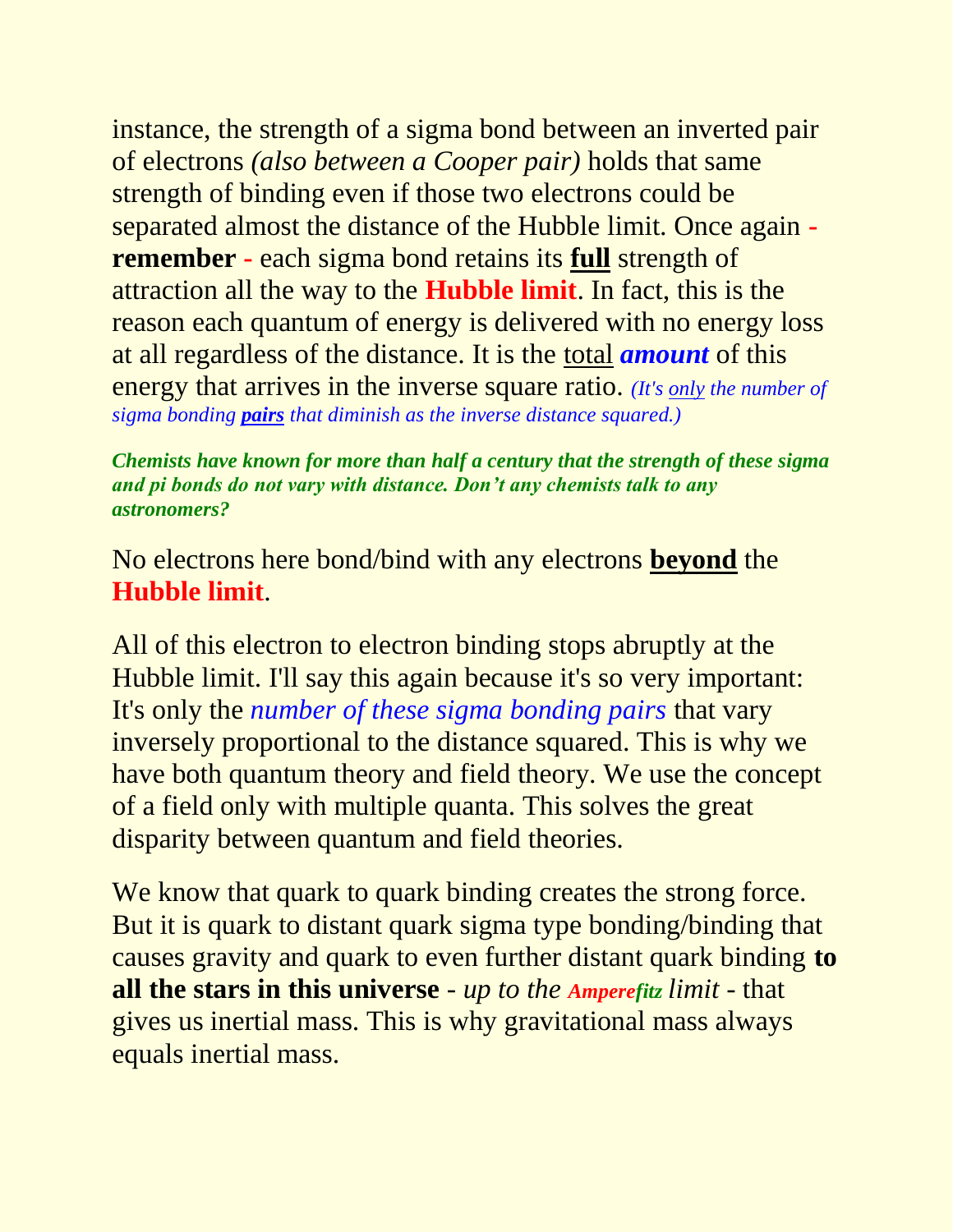Every **(SSSWR) -** including the quark **- attracts** *distant* **(SSSWR)**s the same way using *impedance matched* sigma type bonding where thin, deep sections of **mass** are **equal** on each of *the closest sides* of these spinning, bonding/binding resonances. Remember, all these act somewhat as **solid** spinning entities in their own reference frame. It is only us in a lower frequency reference frame that view them as waves.

Centrifugal force is a similar binding to all those in the universe but added is the translational motion of a sector of these quark spins that are now higher up the speed of light asymptote curve that exactly impedance match other sectors of other far distant quark spins via Ampere's Laws.

All of these **(SSSWR)**s obey *- not our laws -* but all of them precisely obey *[Ampere's Laws](http://www.rbduncan.com/Ampere)*. Our science laws are nothing more than Ampere's Laws being obeyed, as seen by us in our spacetime realm reference frame.

Everything in this universe can be seen more or less as **solids** orbiting and spinning in their respective frequency spacetime realms. Spin motion is the prevailing factor you must mostly watch in the microcosm while orbiting motion is what you must mainly observe elsewhere. However it's still *relative motion* or *relative phase*, whichever way you care to observe it.

We see it as wavelength = size. We see **(SSSWR)**s with longer wavelengths as larger and **(SSSWR)**s with shorter wavelengths as smaller.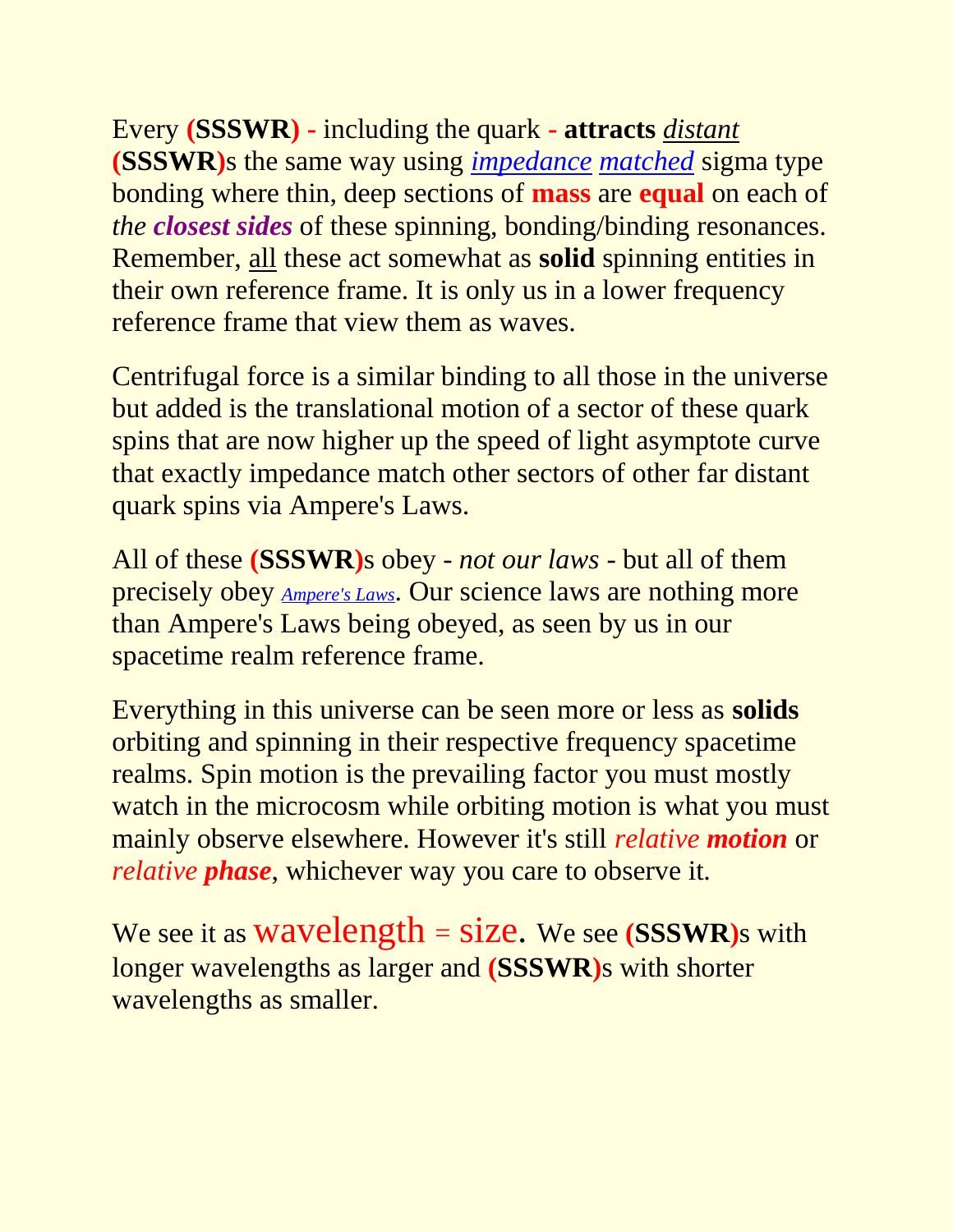\*\*\* important \*\*\*

As you read on it will become obvious to you **why** we have the mass to energy change via  $E=mc^2$  and you will also perfectly understand *Mach's principle* (surroundings) as well:

**Each electron that changes far off binding (**with distant surroundings**) to close binding, changes** <sup>a</sup> quantum of *inertial mass* **to** *energy* in the amount of *h<sup>v</sup>* or Planck's constant **(***h***)** times radiation frequency**.**

This is it in a nutshell! It's all nothing but tiny quantum sized binding changes that do **not** change binding strength with distance. Electrons can shift sigma bindings from distant to close electrons or vice versa. Quarks can also shift a form of sigma binding to other quarks as well. Simple light, heat and radio radiation, directly from the star to your eye can only be a sigma bonding shift. Such radiation does not involve pi bonding shifts; it only involves sigma bonding shifts from the surrounding stars to internal close binding, which creates energy and the reverse from internal bonding to binding someplace with the surrounding stars to create mass.

The reason that you have spin alignment (magnetism) with iron, nickel and cobalt, which are at the peak of the energy curve, is that there is more spin binding with the surroundings - more **far off binding** - with those elements that lie on the peak of the energy curve. The more **far off binding** you have then the more likely you will have spin alignment (magnetism). A preponderance of close internal binding actually has a tendency to prevent spin alignment.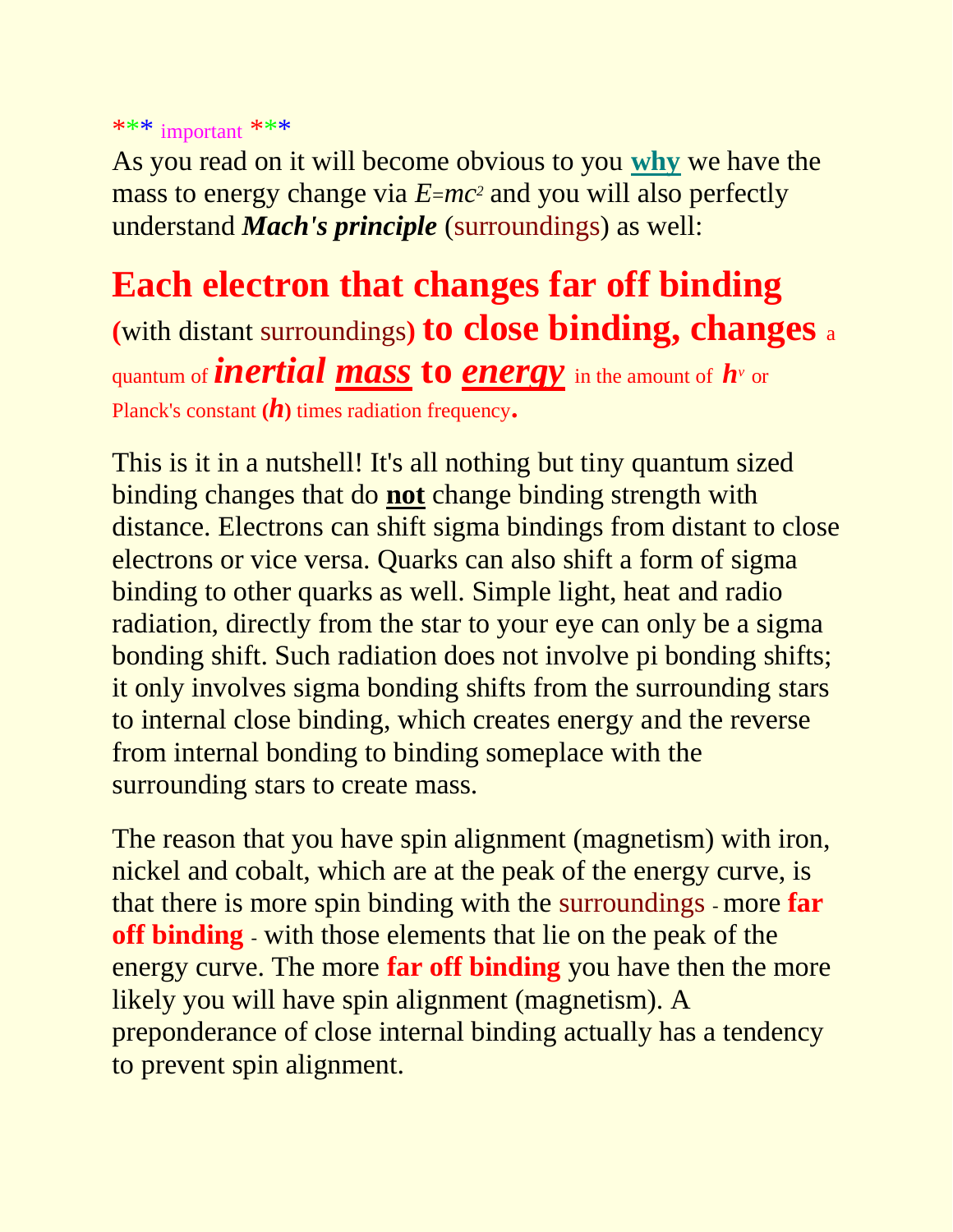## From Britannica 2009 DVD **"Mass**: in physics, quantitative measure of inertia, a fundamental property of all matter. It is, in effect, the resistance that a body of matter offers to a change in its speed or position upon the application of a force.**"**

**Mass** is the measure of inertia. The reason we have inertial **mass**, is because of these far distant -*same strength* - bindings with similar frequency entities in the **surroundings**. For gravity these quark to quark bindings are simply to objects closer than the quark to distant quark bindings in the **surroundings** that cause inertial mass.

Therefore it becomes crystal clear that these binding changes from far to close, *where energy is gained*, are the real reason for *E*=*mc<sup>2</sup>* .

The majority of my science peers - *even though they know we have such a thing as centrifugal force* - are totally **blind** to this aspect of binding with the far distant **surroundings (***Mach's principle***)**. This **blindness** remains in spite of the fact Berkeley discovered this in the 1700s. **I heartily thank Dr. Milo Wolff for finally mathematically proving this beyond a shadow of a doubt.**  For instance, an electron in your eye first gains inertial mass by binding with an electron on a distant star. Then **it turns this** *inertial mass* **into** *energy* by binding with another closer electron in your eye; thus giving your eye a quantum of light energy via a photon/binding shift.

This is very much like your car's spark plug where the coil is first connected to the battery but the spark is created when the

#### \*\*\*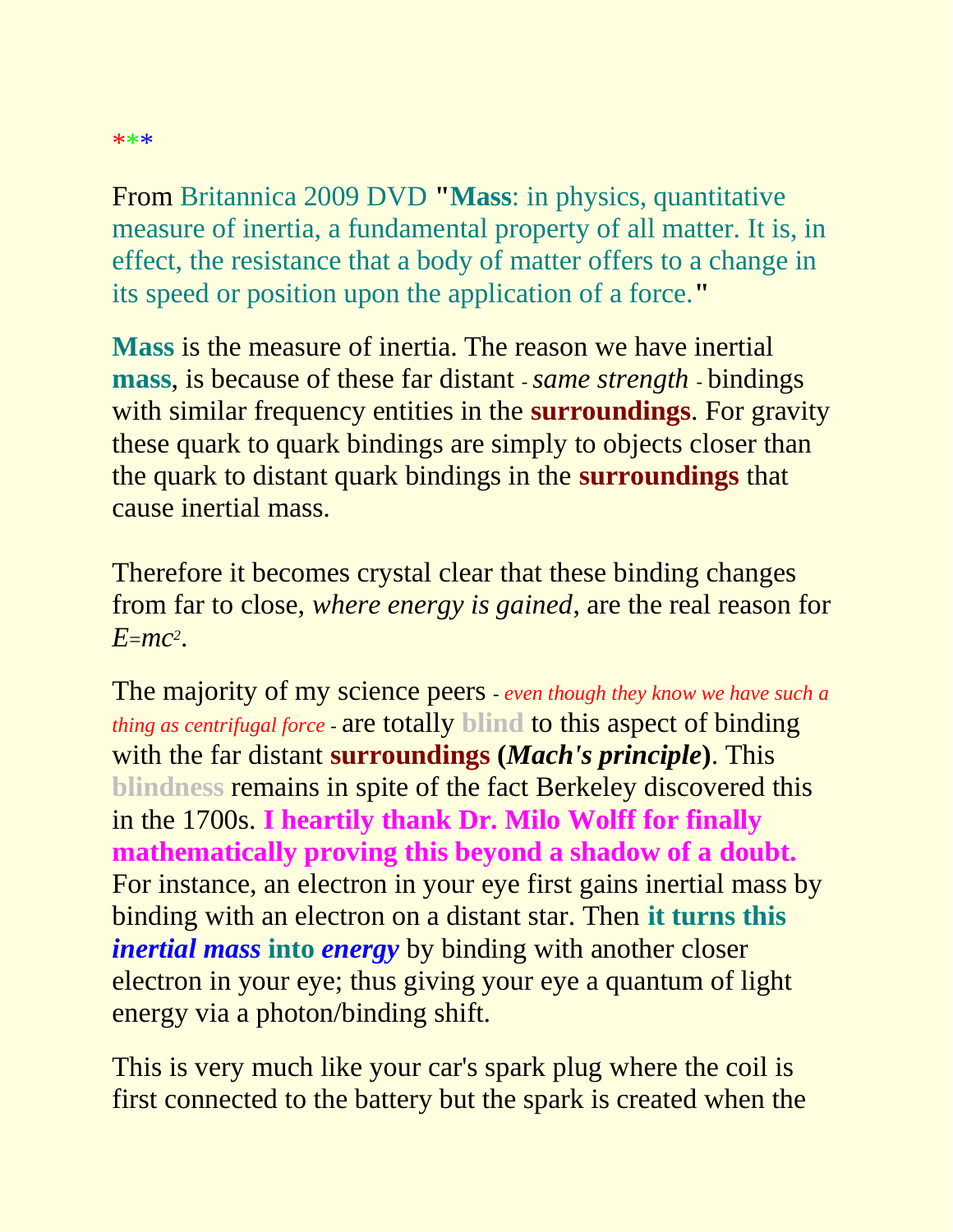battery *disconnects* from the coil the same as your eye gets the quantum of light when that first electron *disconnects* from the star.

It's perfectly obvious what is going on, in the quark realm, yet most people would rather read the dictates of the high priests instead of doing any mental work whatsoever themselves. The high priests are generally right but **-** like Aristotle **-** they are **never always** right.

Strong force containment will go down with phlogiston as the two worst concepts in the history of science.

You think **-** because of this subset, spacetime realm [*(gauge) term used by quantum theorists*] you are in **-** that you have different forces for gravity, charge, magnetism, weak force, strong force including quantum exchange particles like photons, gravitons, gluons and more recent esoteric force carrying entities like them. Your present science **-** *by attempting to keep one type of space and one type of time for every gauge* **-** has given you a set of different complicated forces and force carrying particles that are far beyond belief! It's really one simple type of force in *different* spin/orbit frequency **-** *gauges* **-** spacetime realms. You'll see for yourself that it is simple too if you take the time to look at how force is produced in this new hypothesis.

There is no force tensor in the tensor math of general relativity. There is only more or less space that must be converted to force. *This new concept shows us exactly how this actually works!* What the tensor math shows us is that force and space are being produced the same way. *This new concept shows us exactly how this is being done.* You will see, in this new concept that both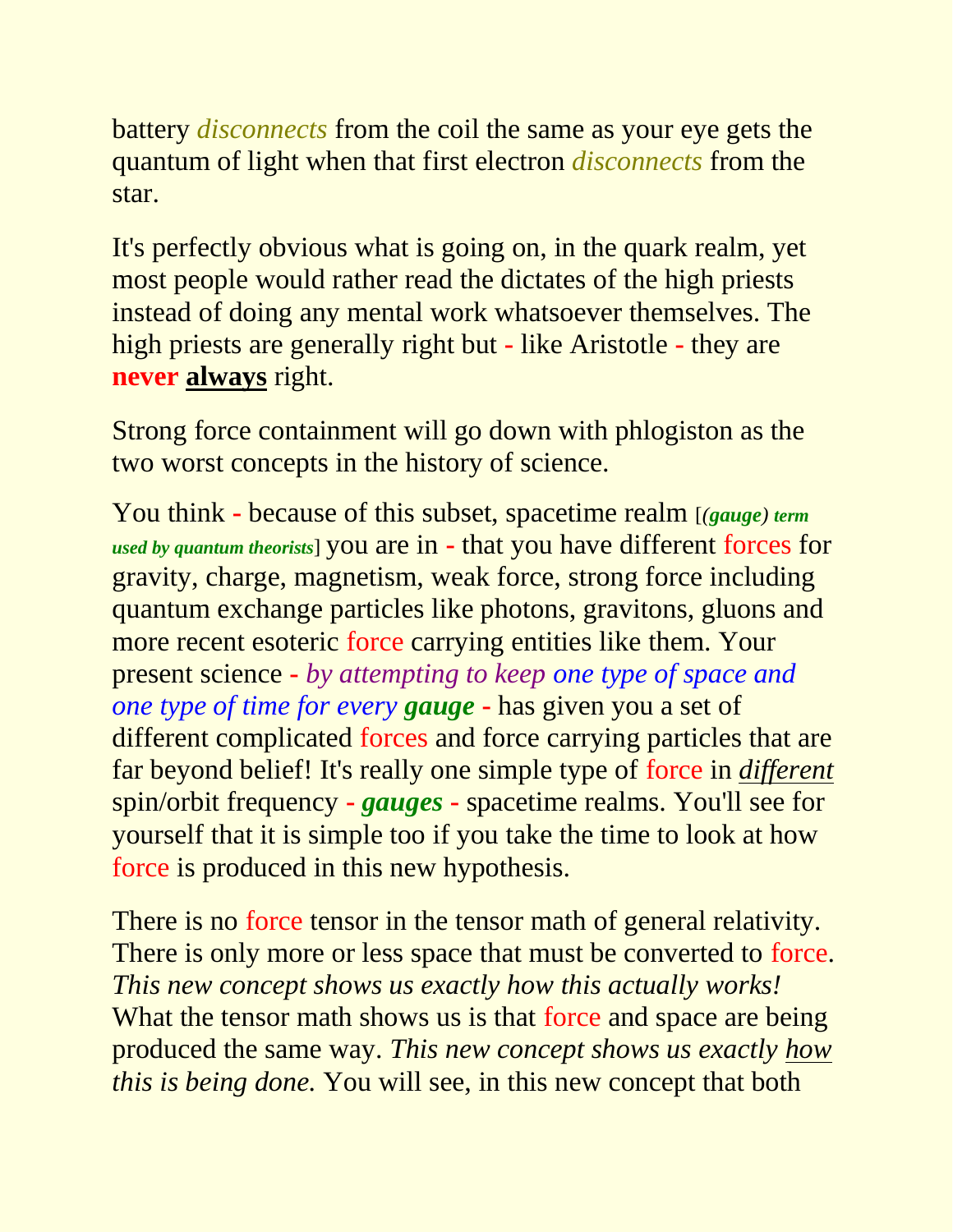space and force are being produced by *phase* differences of *the closest sides* of these resonances and what counts is really the *phase* difference of their spin frequencies.

Time is not produced by the spin frequency but by a *phase* change in the main scalar frequency of the spherical, standing wave itself. This acts as a clock as the scalar *phase* changes between all the **S**pinning, **S**calar **S**tanding **W**ave **R**esonances **(SSSWR)**s as they emit and absorb energy while rebuilding themselves.

Space/force is produced in a similar out of *phase* manner as time. However, it is not produced by the main scalar frequency of the **(SSSWR)** but it is produced by the **spin** frequency.

**Space/force -** in all these different frequency spacetime realms are produced by the **spin frequencies**. The tensor math of general relativity shows curved space producing force, in much the same manner, in the macrocosm.

In a similar manner **attractive** force is being produced from **space** between sigma bond pairs of (spin-up/spin-down) **(SSSWR)**s because *their closest sides* are **-** *spinning in the same plane*  like gears meshing **in phase** with each other; **not** like the *closest sides* of all the others **-** *having their spins in various directions* **-** that produce the **average** out of phase amount (**space**).

**\* \* \***

**Space**, produced by these **(SSSWR)**s is really nothing but the **average** amount of out of phase condition of *the closest sides* of all of these many, many, many similar **(SSSWR)**s in a particular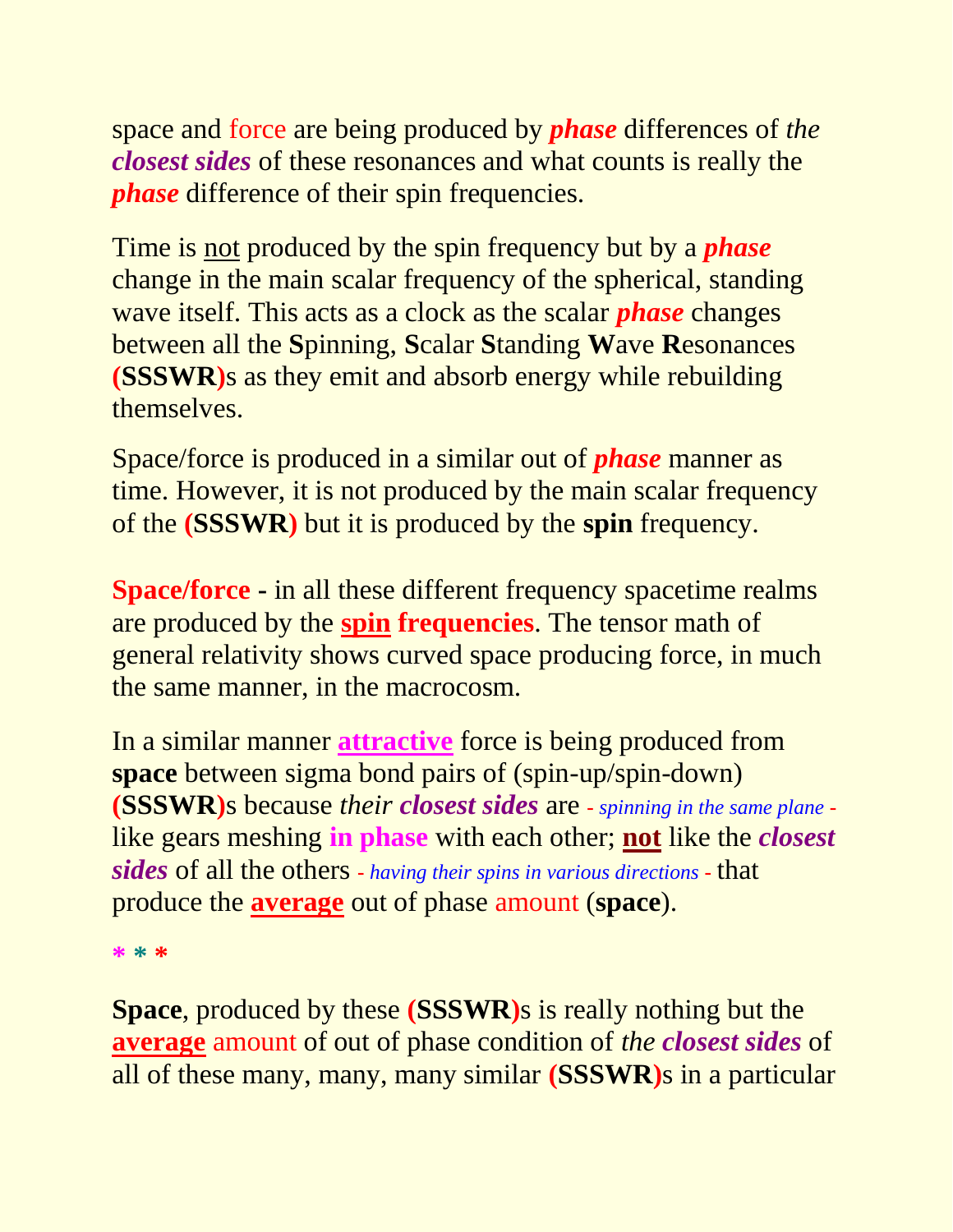system. In fact this is what keeps everything far apart both in the microcosm and the macrocosm. (This is the best explanation of what causes Einstein's *Cosmological Constant* really!)

**\* \* \***

## **Anything exactly** *in phase* **is also** *in the same spot* **in space, exactly like the Bose-Einstein condensate conjecture:**

**But this takes a bit of explaining:** The constant shifting of sigma type quark and electron sigma type bonds are critical to everything working as we see it working. Therefore, unless all these **(SSSWR)**s remain in **motion**, shifting the spin planes, then these bonds won't keep shifting: these must both be spinning in the *exact same spin plane* to bond. If these electron bonds don't shift then we won't get all these light, heat or radio waves. If these **quark** sigma type bonds don't keep shifting then we won't get gravity, inertial forces or even space.

*(The spin frequencies of these entities are at a much lower frequency than the main scalar frequency and when you remove heat then you are removing some of the harmonics causing the motion of these* **(SSSWR)**s *and thus the effectiveness of their spin frequencies thus removing space and giving you the Bose-Einstein condensate.)*

If a thin, deep section on both of *the closest sides* of two distant *sigma bond* (spin-up/spin-down) spinning, scalar, standing wave **(SSSWR)**s are exactly in phase including identical portions of mass on both, then those two thin deep sections of *the closest sides* would have a very powerful attraction because there would actually be a minimum of space between them because space, *again*, is the **average** amount everything is out of phase with everything else in that one particular frequency spacetime realm.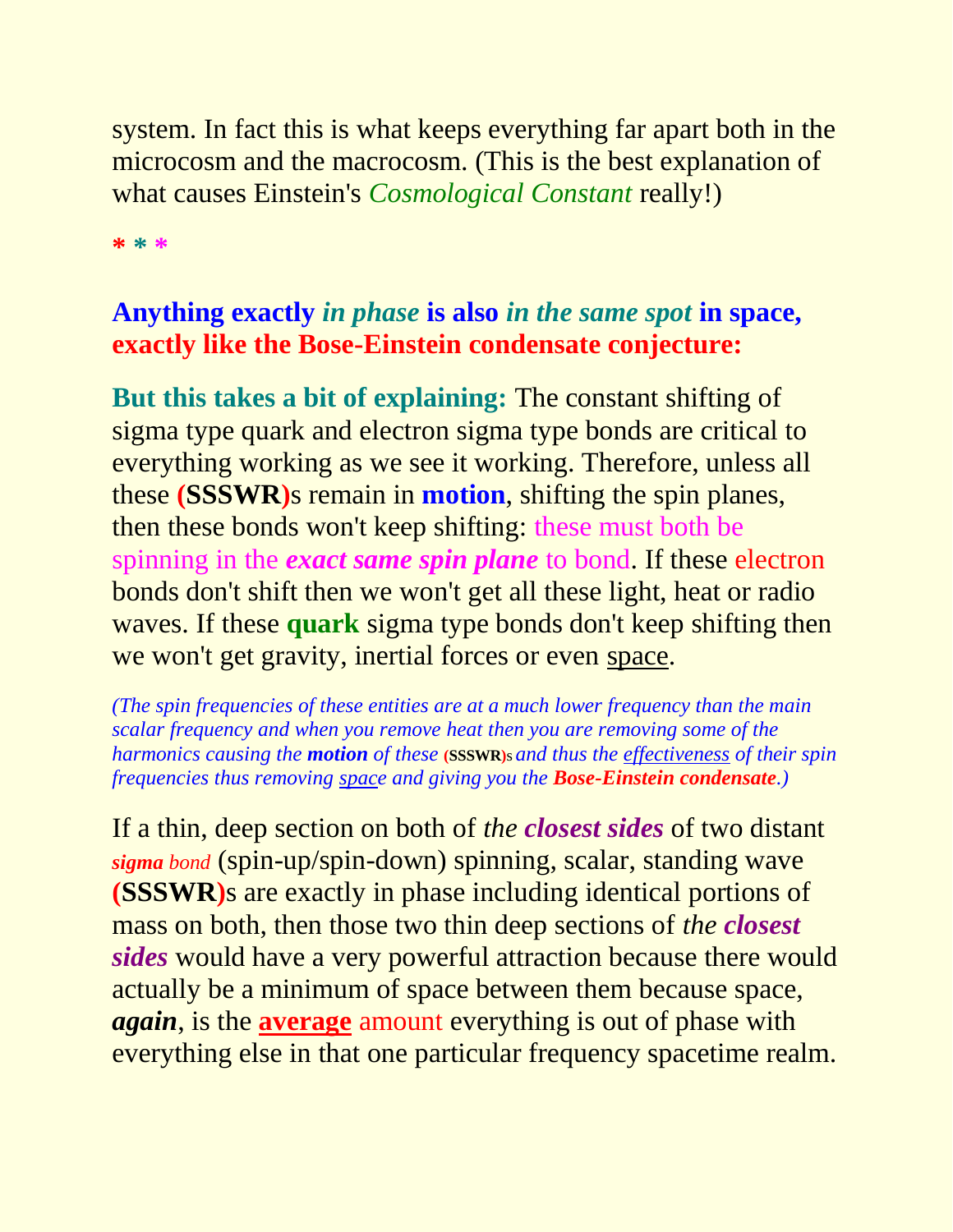An **(SSSWR) -** or a composite of them **-** will be viewed as a **solid** entity in one's own spacetime realm or a variegated **solid**  *as we see a galaxy composed of stars* **-** in a lower frequency spin/orbit frequency spacetime realm. But motion can not be seen nor can a spherical **(SSSWR)** of a higher frequency spin/orbit realm, even be witnessed **-** as a **solid** sphere or spheroid **-** from a lower frequency spin/orbit, spacetime realm. Only energy and force can move either way to/from a higher or to/from a lower frequency realm.

**\* \* \***

**All** attractive forces come from being in phase more than this **average** out of phase amount (**space**).

All repulsive force comes about by being more out of phase than this **average** out of phase amount (**space**).

*(This way, no photons, gluons, gravitons or any other force carrying particles are needed nor is Aether needed so it's a double plus for this model in that respect!)*

**\* \* \***

Because of strong harmonic bond links with both higher and lower frequency levels, each spin/orbit frequency level will have entirely different layout symmetries: We have two different quarks *(up and down)* in the quark level of ordinary matter and only one electron in the electron level. When size is limited then spin becomes of the utmost importance because **same sized spheres** can have *in phase frequency pairing* such as the electrons have with sigma and pi bonding and quarks have with spin frequency bonding done at a quark spin frequency, the square of the electron spin frequency.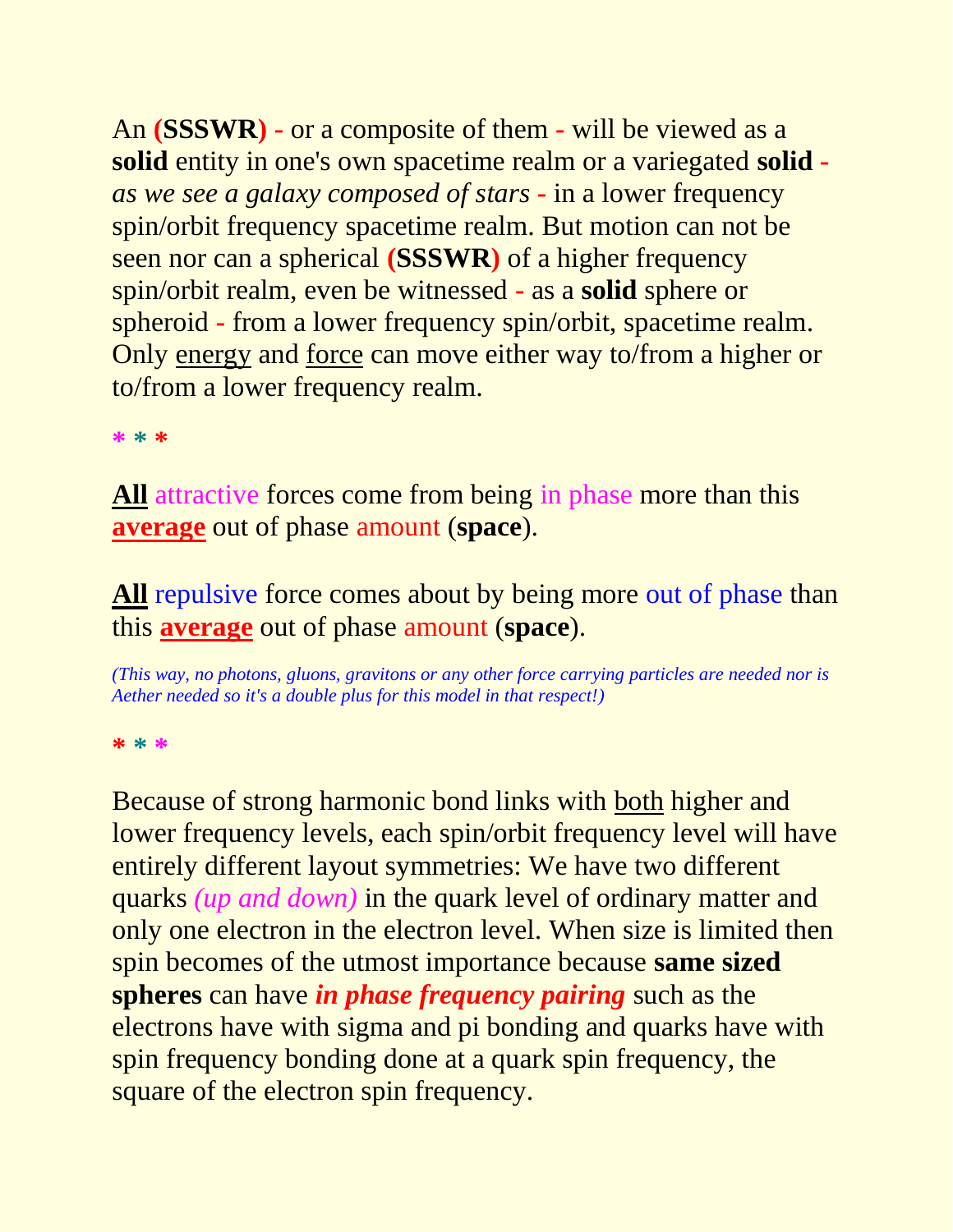In the atomic makeup of things, the electron of one spacetime realm **- gauge -** orbits the realm of the quark that has an entirely different **- gauge -** spacetime realm.

There is absolutely no evidence of this happening in the macrocosm (a much lower frequency spacetime realm).

The only way that this one **gauge** orbiting another **gauge** can possibly be explained **- atoms being created -** is that an all neutron universe suddenly underwent an extensive beta decay. So, in my opinion, our celebrated **Big Bang** was really an extensive beta decay of a once stable all neutron universe.

It's the rotation of these two different **- gauges -** spacetime realms, around each other, that give us this intense **microcosm spin factor** of interacting spheres **-** *which gives these harmonic and numerous sigma and pi bonds*. This differentiates the layout of the microcosm in respect to the more different size spheres and spheroids in the more planar type layout of the macrocosm.

Astronomers will eventually find that **all** binary stars, of the same size and mass, have inverted spins and do orbit each other using a sigma style bonding as well, proving it is *phase* bonding in the macrocosm as well as in the microcosm. But the many different sizes of things in the macrocosm prevent the prevalent sigma and pi style of bonding observed in the microcosm. This, and us being in an entirely different spin/orbit frequency spacetime realm, is why we see it as magnetism and charge in the microcosm.

Time is something that especially enters the picture of components that are built of many of these **(SSSWR)**s that are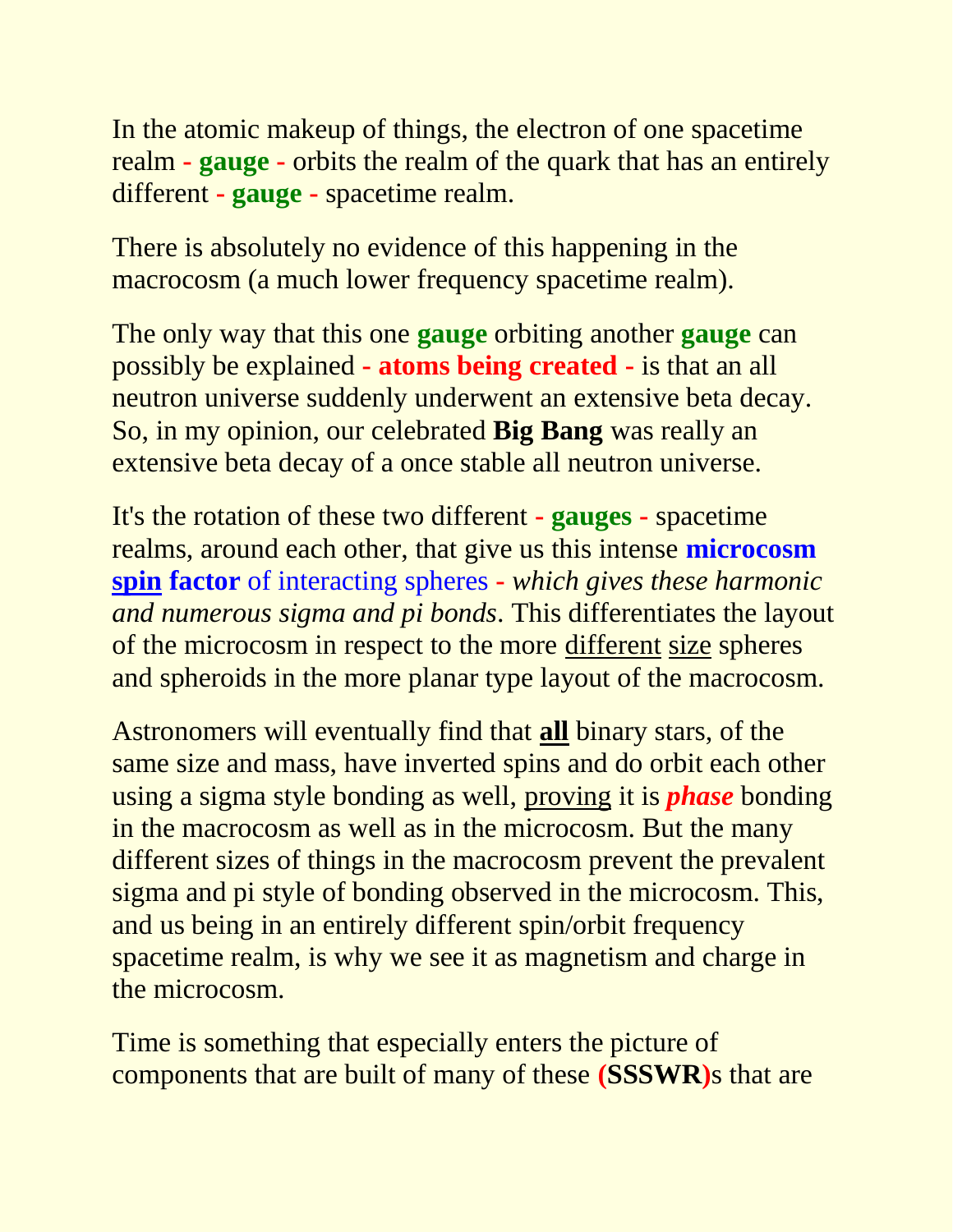linked together because as these linkages change this also is seen as time changing.

#### **\* \***

Remember, this space, that we see, is nothing but the **average** amount of out of phase condition at this particular spin/orbit frequency band of this particular group of **(SSSWR)**s that compose us.

**\* \***

A major premise of this extraordinary new hypothesis is that particular frequency **(SSSWR)**s keep themselves in a relatively stable spacetime realm which they themselves are actually producing. But this spacetime realm is linked to even higher frequency **(SSSWR)**s in various ways via harmonics: For instance, an important quark spin frequency turns out to be the **square** of the electron's spin frequency. It is this harmonic that allows gravity to bend light and it is this harmonic that gives us the well-known quantity c<sup>2</sup>. This tremendous **square** of our space being produced in the quark realm cannot be directly transferred to our realm but that **force** is transferred! The acceleration effects of so much extra space certainly is transferred and we feel these **force** effects here on earth as an acceleration of 32 feet per second, per second.

Once again **- remember -** because each sigma bond retains its **full** strength of attraction all the way to the **Hubble limit**, each quantum of energy is delivered with no energy loss at all. It is the total *amount* of this energy that arrives in the inverse square ratio. *(It's only the number of sigma bonding pairs that diminish as the inverse*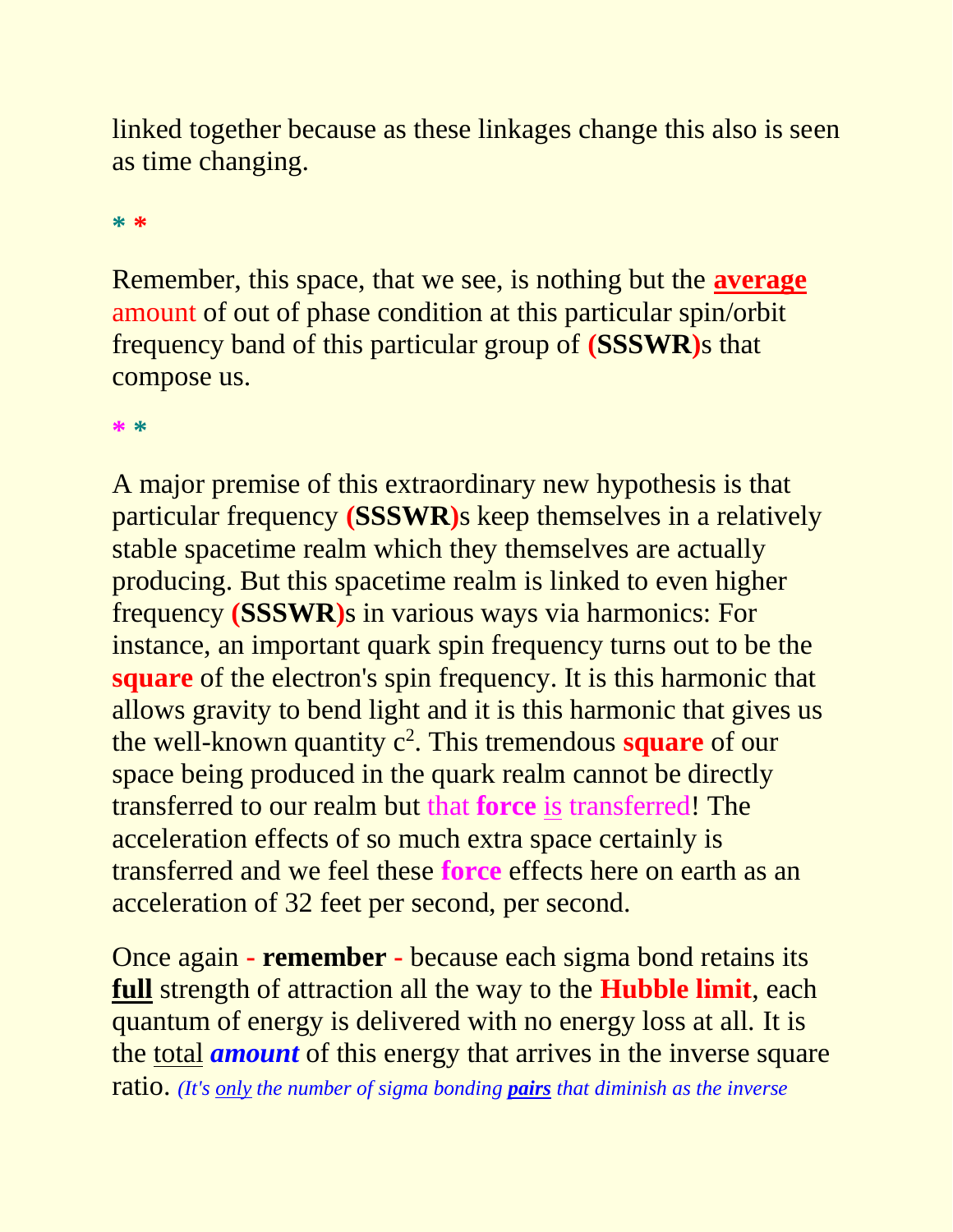#### *distance squared.)*

We have recorded every type of force derived from any spin/orbit change made by the electron so we say **electron spin is conserved**. *Incidentally none of these electron derived forces is gravitational in nature.*  So we must look for another particle causing gravity. Since spin is always conserved, all we have to do is keep our eyes open and our brain functioning, which it seems some scientists failed to do.

As you read the next paragraph remember quarks are far, far more massive than the neutrons they build and this mass becomes even super **intense** as the three quarks approach each other near the center of the nucleon. This time distortion becomes **so intense** that different size quarks whose spin would appear to each other as perfect harmonics, at the outer edge of the neutron, are no longer harmonics near the nuclear center. This is the reason for asymptotic quark freedom. This is also the reason that the strong force appears at its strongest near the outside edge of the nucleon where the spin frequencies of all three quarks are harmonically exactly in phase.

The QCD quantum theorists claim quark spin is not conserved! Why? Because they can only equate 30% of these abrupt quark position shifts with any force. Yet electron spin is conserved because we can equate 100% of electron shifts with various forces. *Well, I'll show you where the other 70% of the force is:* **Quark spin is conserved** because that remaining 70% of this quantum quark spin force, is really *impedance matched quark to distant quark bonding/binding*, that is causing **gravity** and **inertia**. So the quark strong force is not entirely contained inside the proton or neutron after all. In fact 70% of it isn't! And there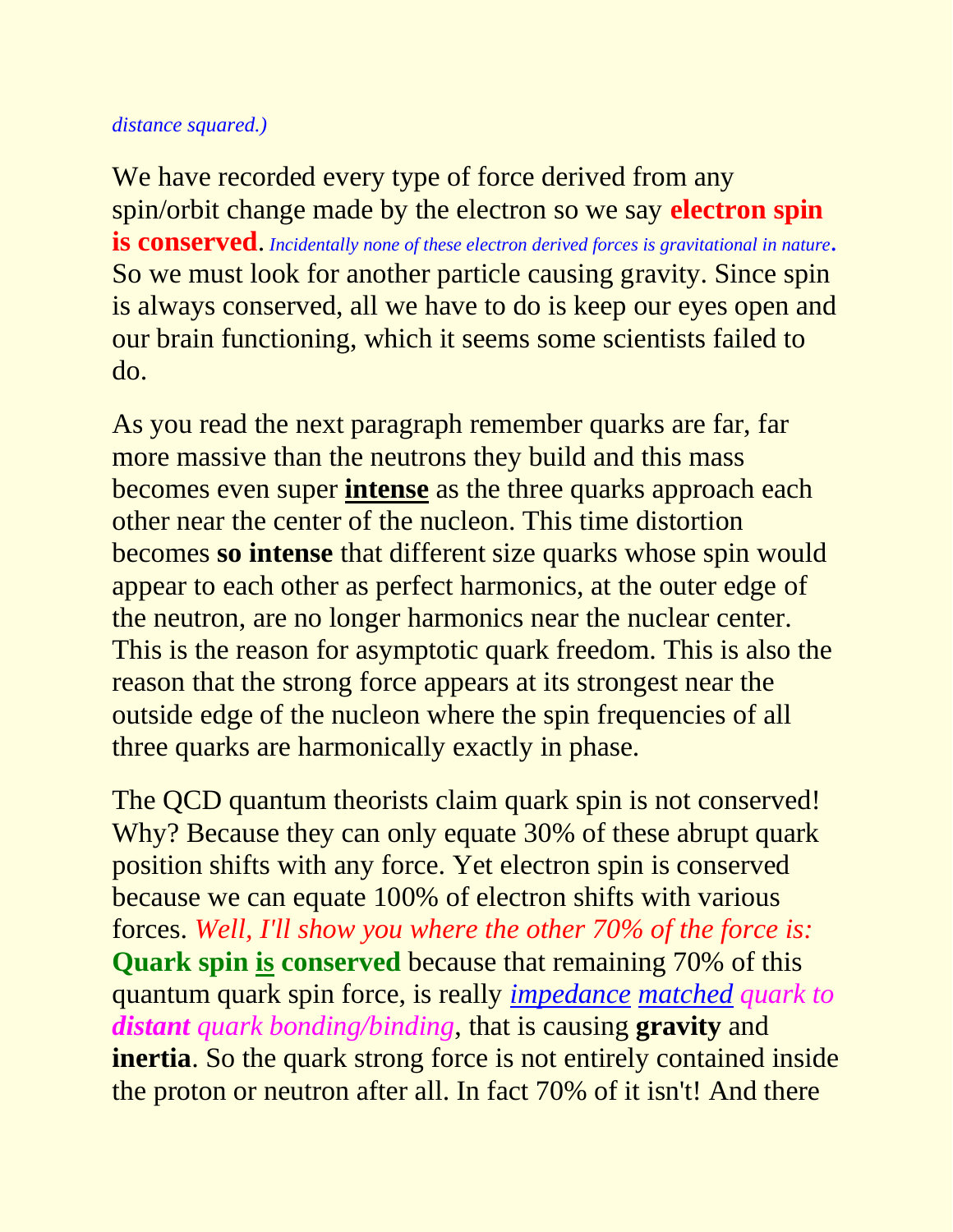is more: what is called asymptotic quark freedom occurs because as these three different quarks get closer together, near the nuclear center, their combined mass gets so high that their binding *(spin)* frequencies **-** which must be either the *same or an exact harmonic* to attract each other **-** get distorted by their new much higher grouped mass the closer they get. So the closer they get to each other their attraction greatly diminishes. Quarks lose this asymptotic quark freedom when quarks are **pulled** near the outside edge of protons and neutrons by *impedance matched* bondings of quarks in the distant surroundings thereby giving us both inertia and gravity. **Quarks being pulled toward the exterior of protons and neutrons are our** *indicators* **of gravitational and inertial quanta.**

**All the gyro instruments used on airplanes and ships depend on gyros that hold their positions of alignment to the surrounding stars (phase coherence). So a type of phase coherence binding - -** *with the stars* **-- is definitely there.**

In 1851 Foucault suspended a pendulum on a long wire from the top of the dome of the Pantheon in Paris. This made newspaper headlines all over the world when everyone saw the direction of the pendulum swing did not stay in the same path but actually rotated. This swing direction made a complete rotation every 23 hours and 56 minutes. The earth rotates once every 24 hours in respect to the sun but it rotates once in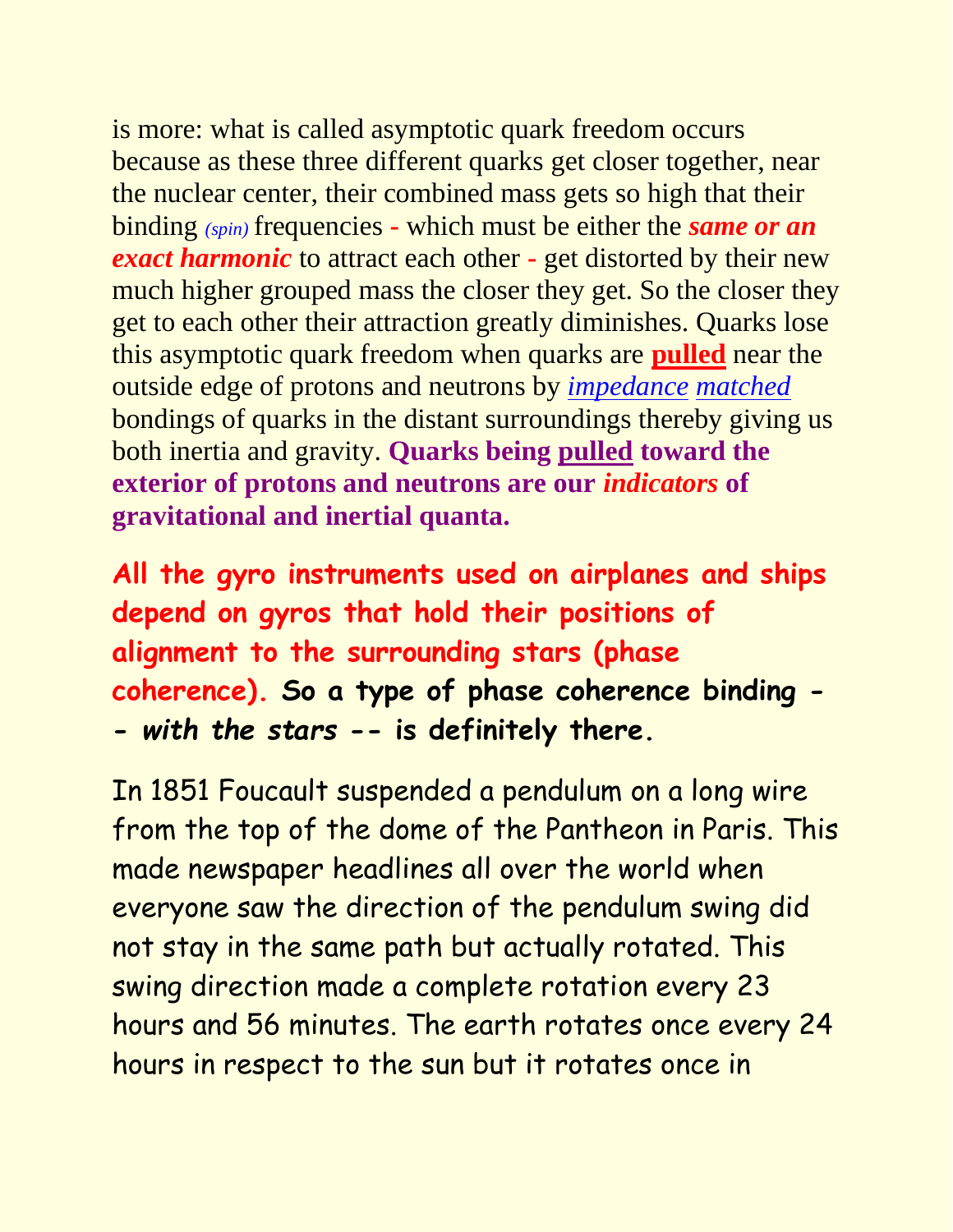respect to the stars in 23 hours and 56 minutes. Navigators know this as a sidereal day. So Foucault's pendulum actually swung back and forth in a straight line that remained in the same position and that never varied **in relation to the surrounding stars!**

Erroneous quark concepts were handed to us by the high priests who could not figure out **-** *and probably didn't even try to find out* **- why gyros held to the stars** and who gave us another erroneous reason **-** *called force carrying particles* **-**why a quantum of light from a distant star came to our eyes with no energy loss. These holy men of science entirely missed the boat on **all** these distant electron and quark sigma type bonds.

It's hard for me to believe that when Mach's principle needed further investigation that our great men of science preferred to only give it lip service in spite of the overwhelming evidence in its favor.

### As Milo Wolff so profoundly stated, *"Those stars are not merely ornaments up there."*

Einstein's *"biggest blunder"* was not - as he believed - his *"Cosmological Constant"* but it was in *giving up* his *"Cosmological Constant"*. As Stephen Wolfram explained in his best seller *A New Kind of Science*, *"You can explain simple things using math but you need a model to explain complicated things."* This was one time Einstein's math pointed him in the wrong direction when he was almost in sight of the correct picture of how this universe worked. Stephen Wolfram was right. And I'm giving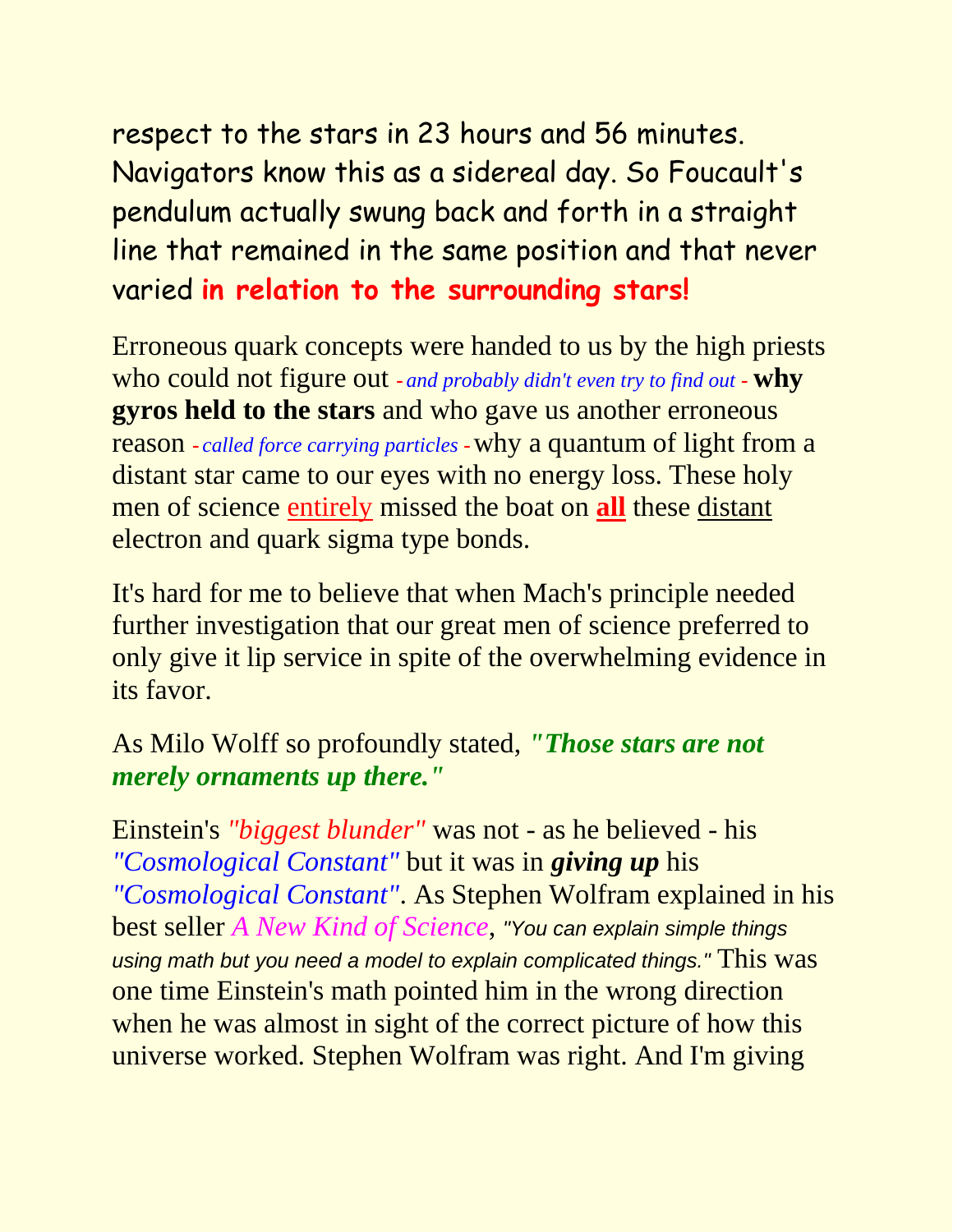you the model Einstein failed to see in this short internet page of mine.

This new premise allows higher energy, higher frequency "*resonating*" **(SSSWR)** spacetime systems to be the foundation of lower energy, lower frequency "*resonating*" systems and these in turn can become the foundation of even lower frequency "*resonating*" **(SSSWR)** spin/orbit systems: possibly even adinfinitum? (Solar systems building galaxies and galaxies being the foundation to super clusters etc.?). This would work out to be a fairly stable system because lower energy spacetime realms would be depending on higher energy, higher frequency spacetime realms and higher energy systems can always support lower frequency systems of a lower energy requirement. Any energy leakage between the realm levels would **-** in time **-** be less and less and more toward the outer, lower frequency spacetime realms as time for this entire universe wore on. In fact it's the author's thinking that the **Big Bang** was caused by such an energy leakage in a spacetime realm, which **-** in time  affected all the pure neutrons in a perfectly stable neutron only universe where too much energy leakage, over time, eventually made this all neutron spacetime realm unstable, resulting in a wholesale beta decay and the conversion of half the neutrons **-** in this entire neutron universe **-** into protons and electrons. The first atoms being thereby constructed inside of which, half of the original neutrons remained safe.

Once you know exactly what energy is then you simply cannot accept the present belief of how this universe was built out of pure energy. **There is no such thing as energy alone without the surroundings. A beta decay is the only method whereby**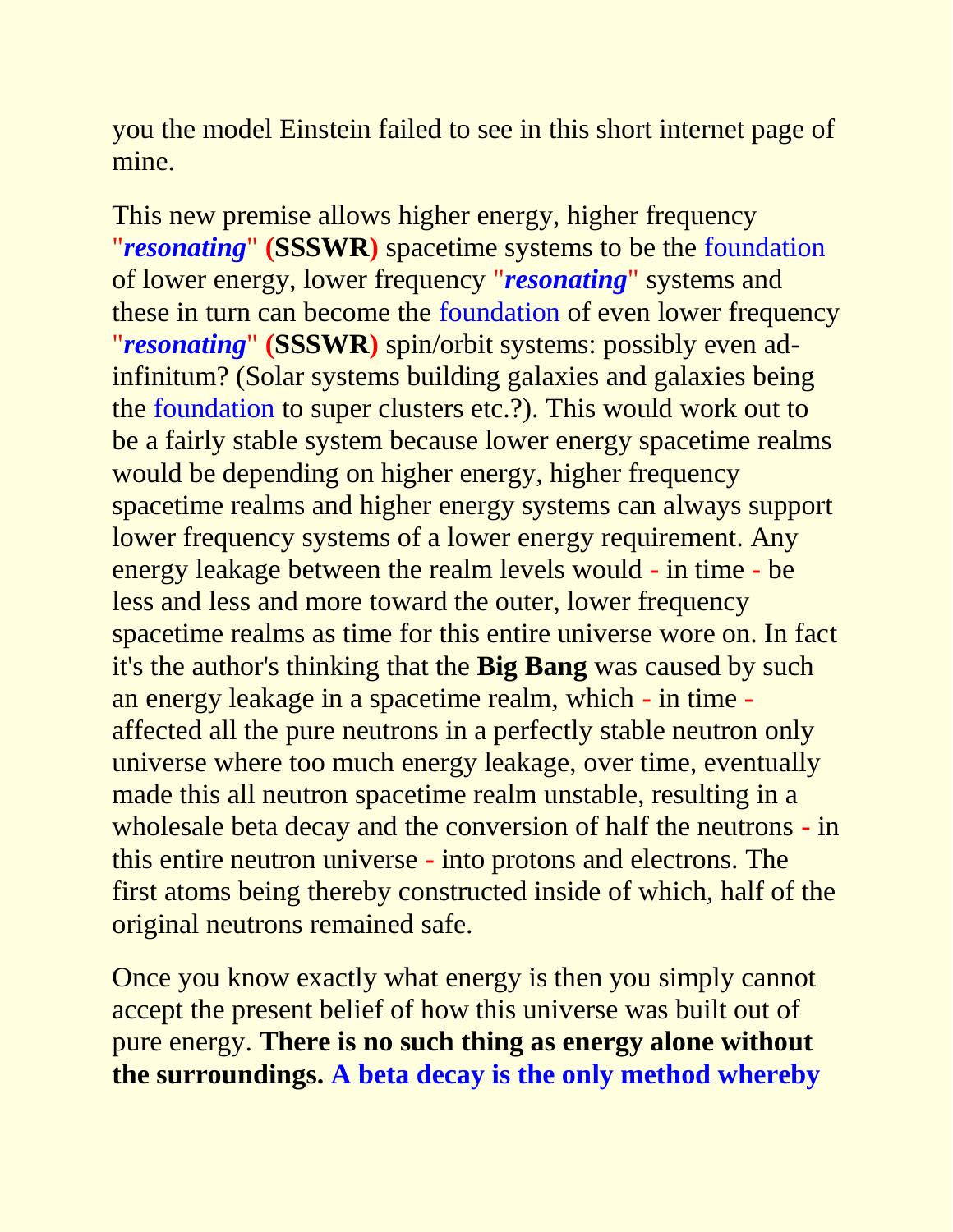**this entire universe could be constructed at the same time all throughout.** There is absolutely no doubt that precisely this is what happened: the Cosmic Microwave Background Radiation shows this is indeed what must have happened.

**These** spinning, scalar, standing wave resonances **have evidently been here hundreds of or even thousands of trillions of years. This began long before our universe - or the atom - was even constructed.**

**These (**spinning, scalar, standing wave resonances**) units of various frequencies are still here because they have been reproducing themselves - all that time - the best way possible.** *(Darwin's Survival of the Fittest)*

To sum it all up: all our natural laws can be simplified by using these new *phase* laws with the surroundings instead.

**Ampere's Laws** *[Ampere's Laws](http://www.rbduncan.com/Ampere)* (Click link.), work in every **different frequency spacetime realm**.

So, I guess we do really have the wave structure of matter universe that *[Dr. Milo Wolff](http://www.quantummatter.com/)* claims we have.

[Daniel P. Fitzpatrick Jr](http://www.worldsci.org/php/index.php?tab0=Scientists&tab1=Display&id=1842)**.** 

August 30, 2012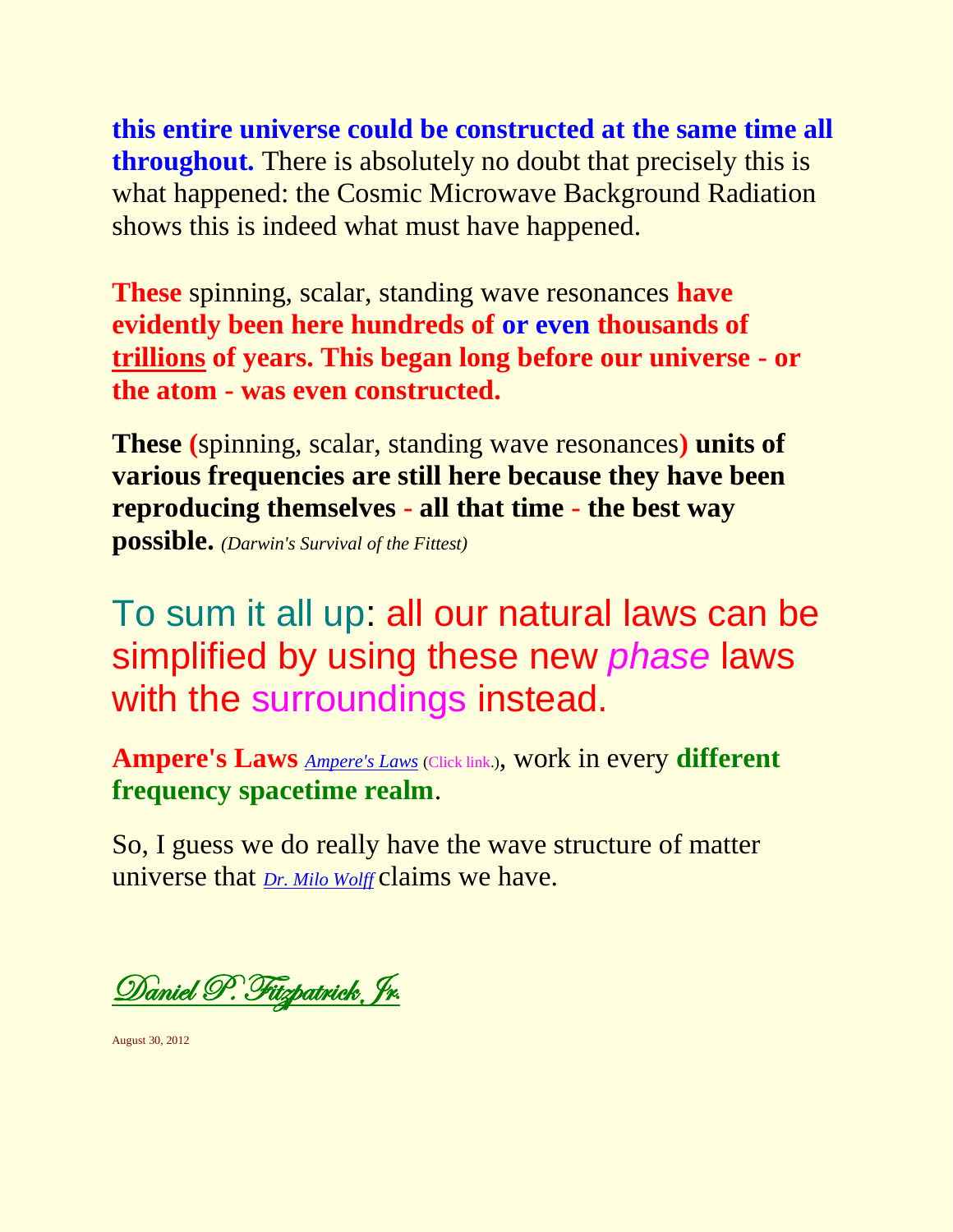

Also read (written in 2005): <http://www.rbduncan.com/quarkspin.htm>

And: <http://www.amperefitz.com/why.we.have.gravity.htm>

And read **this page**: <http://www.amperefitz.com/abstract.htm>

Here's the link **-** to **this abstract page -** in Adobe pdf: <http://www.amperefitz.com/abstract.pdf> (Click or copy any of these links.)

For **4 Decades** of my writings: click *<http://www.amperefitz.com/4.decades.htm>*

*[45 Years of Putting this Jigsaw Puzzle together -](http://www.amperefitz.com/45years.htm) of unifying Gravity with all the other [forces](http://www.amperefitz.com/45years.htm)*

45 Years of Putting this Jigsaw Puzzle together - of unifying Gravity with all the other forces" also in Adobe.pdf - *[45years.pdf](http://www.amperefitz.com/45years.pdf)*

#### *[It's all nothing but RELATIVE MOTION !!!](http://www.amperefitz.com/Amp.htm)*

"Ampere showed us, it's all nothing but RELATIVE MOTION !!! *(phase)*" (science) e-book by Fitzpatrick also in Adobe.pdf - *[Amp.pdf](http://amperefitz.com/Amp.pdf)*

Also you can buy my latest book at Amazon or read it FREE using links below:

[http://www.amperefitz.com/ua\\_20071020\\_ck\\_ds\\_jm\\_ds.pdf](http://www.amperefitz.com/ua_20071020_ck_ds_jm_ds.pdf) (This is the book in Adobe)

or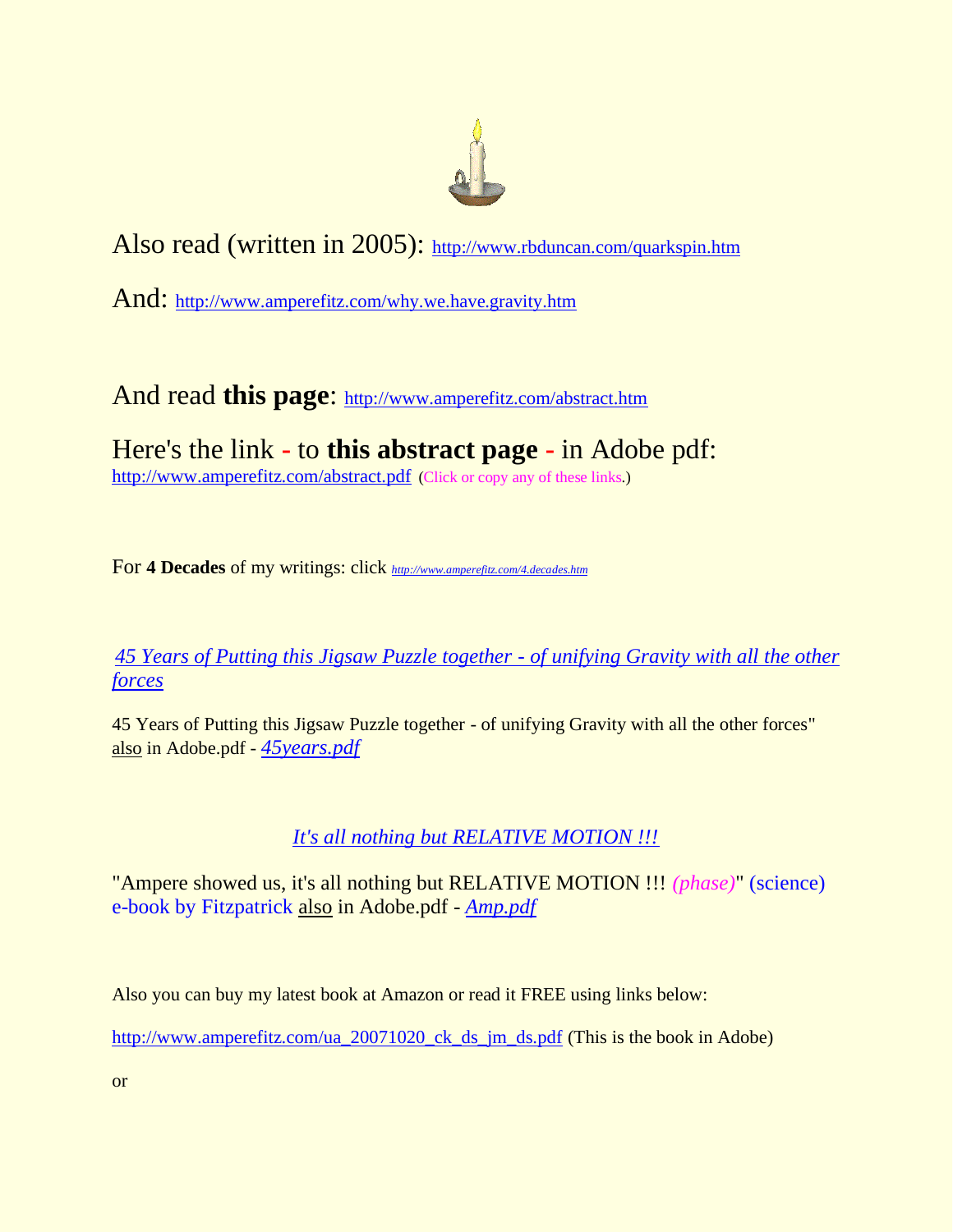<http://www.amperefitz.com/unvasleep.htm> (This book link opens faster if you have dial up.)

There was a **full** page in the New York Times devoted exclusively about *[Fitzpatrick's](http://www.rbduncan.com/pge1.html)  [First Book](http://www.rbduncan.com/pge1.html)* on June 18th 1967.

"Fitzpatrick's First Book" also in Adobe.pdf - *[pge1.pdf](http://www.rbduncan.com/pge1.pdf)*

Click above links to read that first book of mine free.

I've found out and published a lot more since then: Over 4 Decades of Fitzpatrick's Books, Papers & Thoughts *<http://www.amperefitz.com/4.decades.htm>*

And here's this page duplicated in Adobe.pdf: *[http://www.amperefitz.com/4.decades.pdf](http://amperefitz.com/4.decades.pdf)*

Fitzpatrick's website is at *[http://www.amperefitz.com](http://www.amperefitz.com/)*

Another older website carrying Fitzpatrick's works FREE is: *[http://www.rbduncan.com](http://www.rbduncan.com/)*



**Anyone may copy and paste this complete presentation to their web page providing they paste it in its entirety.**